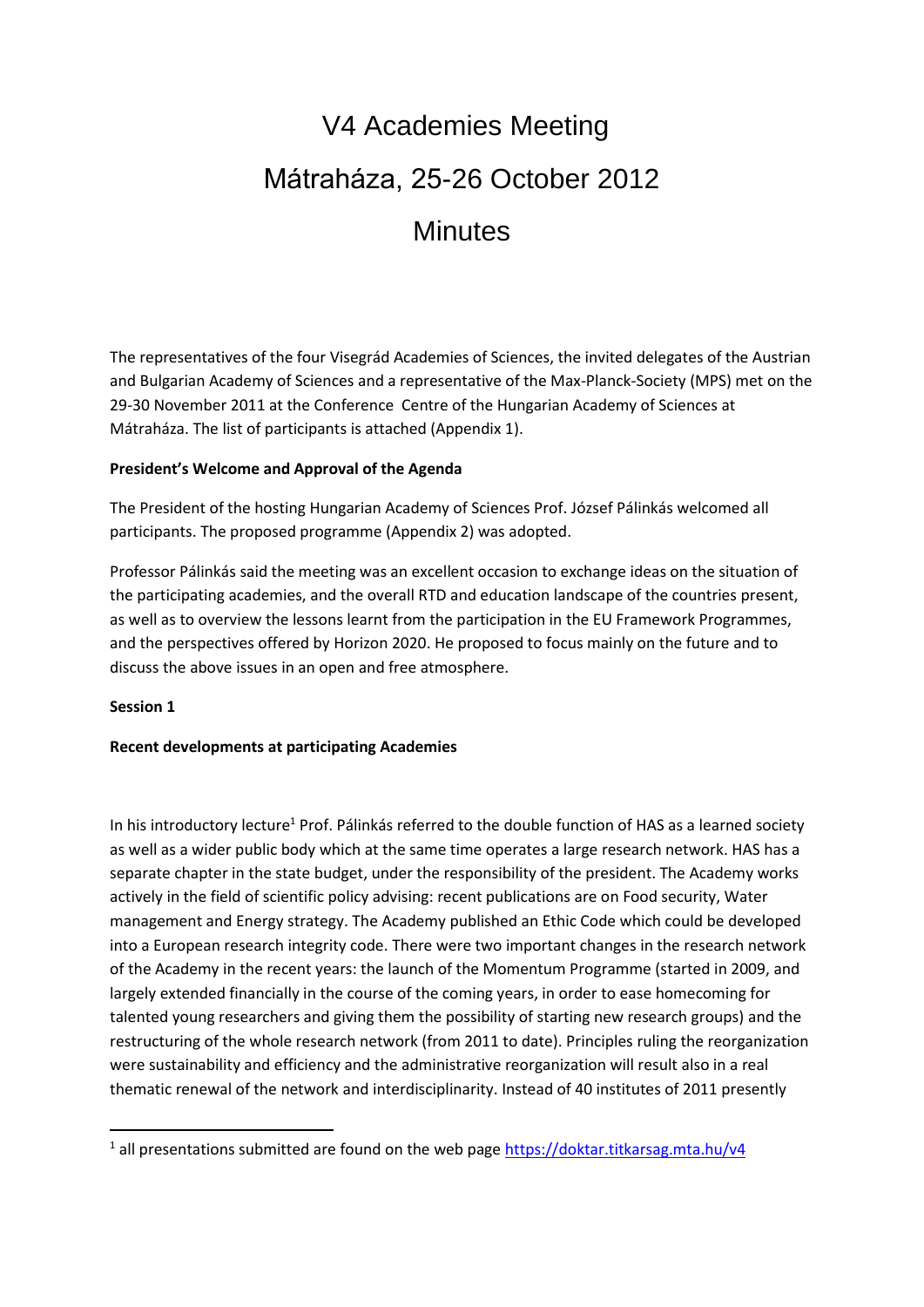there are only 15 legal entities, mainly research centres. The overweight of Budapest is a problem, because structural funds for R&D cannot be used in the central region. Other new initiatives at HAS include substantial increase for the renewal of infrastructures, creation of a database of research output and renewal of bilateral relations on the basis of collaborative projects. Among the international challenges the question of open access will be discussed by the General Assembly of Science Europe in November, where all board members support full open access. The Academy will order only the on-line versions of periodicals in the future, which is a source of considerable tensions with the publishers. Another problematic issue is that of the low salaries of the region and the corresponding difference in research grants to reach the same level of achievements, for which corrective measures must be found.

**Vice President Gorski** (PAN) presented the recent major changes in the structure, infrastructure and the way of operation of the Polish Academy of Sciences. The mission of PAN is similar to that of other academies, but it was formally reformulated last month due some observations by the Supreme State Controlling Body. The Academy does not receive many requests from Government for advice, and the increase of the productivity and the consenting power of the Academy is an issue. There are more than 110 scientific committees, the increase of their productivity is on the agenda. The committees are organized into 20 superstructures for easier access for political players. Their opinions were published recently in a volume which reflects the status of Polish science. The Academy has 79 bilateral agreements, but some are less active than in the past. PAN operates foreign scientific centres, the biggest one is in Berlin, specialized in history, and a new centre is being established in Kyiv, Ukraine, to be opened next month

In April 2010 the Polish Parliament adopted a package of acts reforming the Polish science sector, including the act on the Polish Academy of Sciences, and the creation of new funding bodies, one for basic and one for applied research. The new structure of the Academy has the following changes: 4 vice presidents instead of 3, with abolishing the post of secretary of each division (under pressure of the government) and the introduction of a powerful chancellor (who took over some previous responsibilities of vice presidents). The divisions are led by Deans. Within each division the councils of provosts (curators) were established. Their main task is advising and supervising the institutes. In international cooperation, Polish participation is coordinated by so called national committees. An important achievement is the establishment of the Committee for Ethics in Science to assure keeping the norms of research integrity. By the end of the year a universal code of ethics is likely to be adopted. According to the new law on the academy, members above the age of 70 cannot be elected to certain leading positions. Though, 2/3 of the present members of the academy are over 70. So, rejuvenation is an absolute necessity, and by establishing the Academy of Young Scientists, an important step has been taken in this direction. Also, the institutes lay special emphasis on the training programmes like the Ph.D. programs. There are more than 2500 young people involved in these programmes, with their self-government.

#### *Coffee break*

**President Drahos**, ASCR : The Academy of Sciences of the Czech Republic is a research performing institution, an academy without academicians. The politically corrupted body of academicians was dissolved in the early 90-ies. Instead, the Learned Society of Czech Republic was formed by distinguished scientists, which is now the highest scientific body. The Academy has its own budget,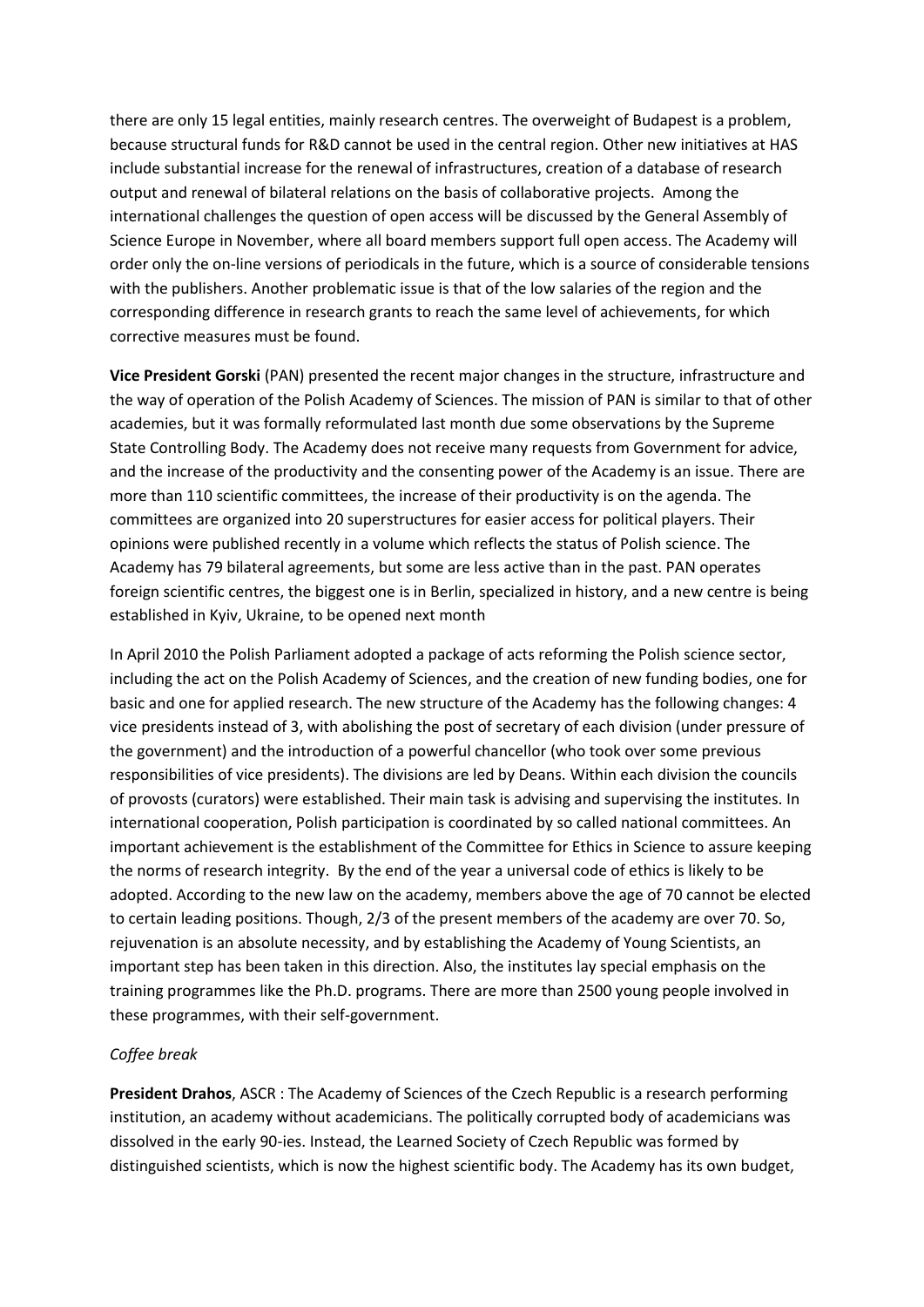which is discussed with the Research, Development and Innovation Council and approved by the Parliament. New elections are due in December (president) and in the course of spring, next year (Academy Council). A discussion was initiated on new conceptual questions of operation at the 2012 spring General Assembly. This includes the role and vision of the future of the Academy, goals to be set and how the Academy could enhance the support of excellent research. The strategy to be followed is based on internal and external assessments. Internally, an evaluation took place by foreign experts, who assessed almost 400 individual research groups using detailed information on research profiles. Another fact to be considered when developing the strategy is that the Academy Council cannot influence significantly the direction and content of the research conducted at the level of institutes. Its task is to define the best framework conditions and incentives, also to set the financial plan and to ensure that research should serve the benefit of the society.

External factors influencing the strategy are well known: e. g. the diminution of barriers between basic and applied science, the boom of new scientific disciplines, correlation between social relevance of science and the funding of science etc. The strategy takes note of initiatives, ideas and efforts of similar research performing organisations Europe-wide. On the basis of these considerations the Academy Council decided to follow three directions: to enlarge the frontiers of current knowledge, to follow the needs of society and global challenges, and to adopt first-class technologies. The implementation of the strategy is a long term process which will result in some structural changes. Therefore it has to be discussed in depth with the directors of the institutes and with the Academy Assembly. The practical consequences of the new strategy will be that more institutes can participate in individual and horizontal programmes, more linkages between basic and applied research, and strengthening of non-university research. In the future, cooperations will take place more at the level of the teams. On a long term it is necessary to shift financing from institutional towards programme financing within the existing legal framework, to guarantee stability, continuity and enough motivation as well.

Delegate of ÖAW, Ex-president **Prof. Mang**: The Austrian Academy of Sciences is actually at the most important turning point for changes since 1847. Until 1970 it was a classical learned society, since then there was a great shift towards maintaining research institutions, but mostly spontaneously, without a firm strategy, although due to strong personalities proper decisions were taken with proper timing. In the new millennium a strong wave of foundation of new institutes took place (e.g. to cite only the most prominent ones, Inst. for Quantum Optics and Quantum Information, Inst. of Molecular Biotechnology, Inst. of Molecular Medicine, both closely affiliated with universities, the Gregor Mendel Inst. for Molecular Plant Biology, the Johann Radon Institute for Computational and Applied Mathematics, and the Inst. for Medieval History) This took place without consulting the ministry, and consequently the budgetary needs rose dramatically. This practice could not be continued after 4-5 years, and following the general economic crisis the academy had a 20 % decrease in the budget. This was a driving force to reform the academy, some institutes were shifted to universities with state funding and this process is still ongoing, not without major practical problems. However, the Academy will maintain the best of its institutes. Some of the institutes were too small in size to reach international visibility, there were also several conflicts of interest due to the double function of the leaders of the institutes. The Academy on 12<sup>th</sup> of October made a historical and radical decision in changing the bylaws: the institutes will no longer be under the governance of the learned society represented by the General Assemby. This task will be overtaken by a separate body, however there will be a general "academic" umbrella. The practical direction will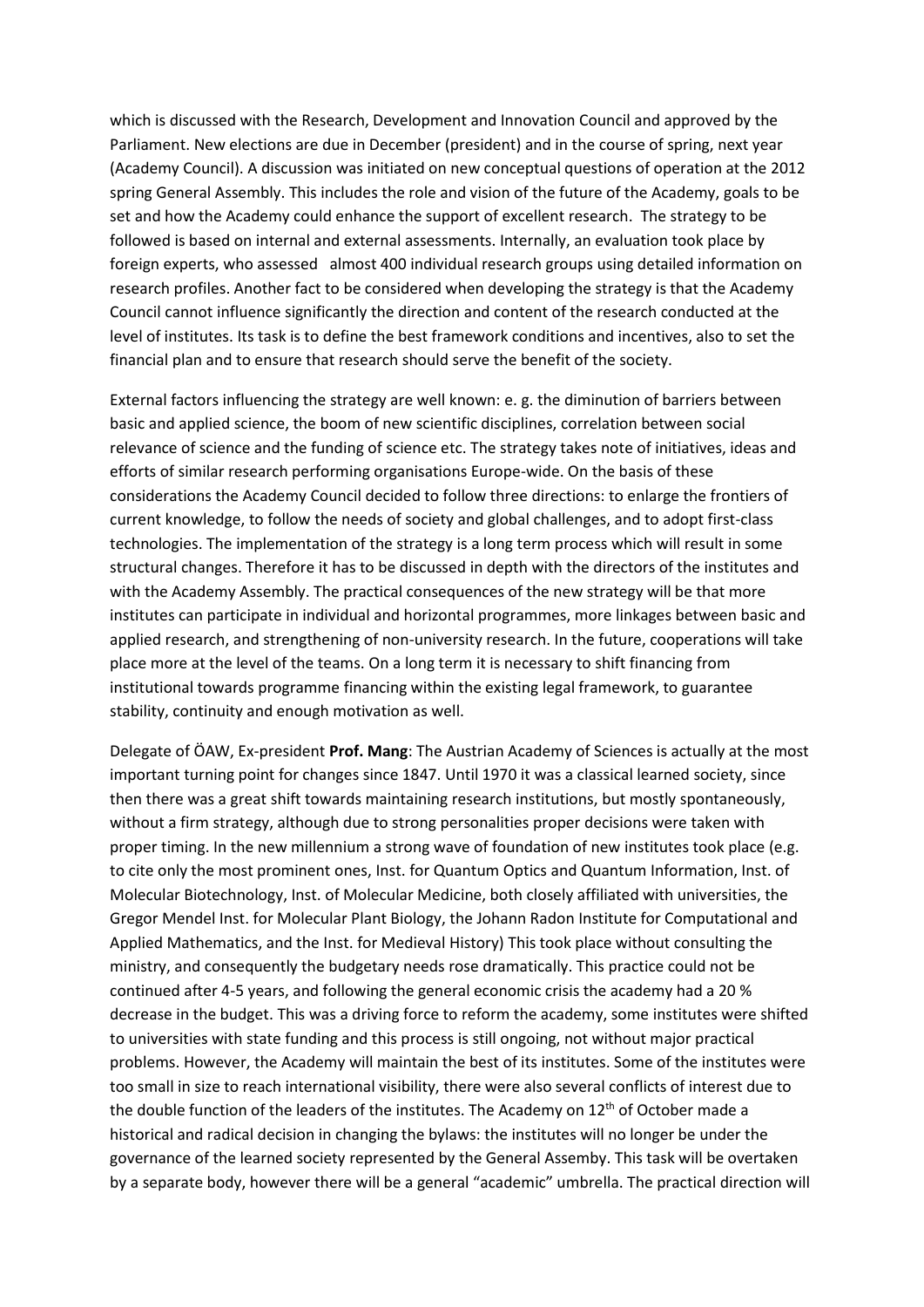be through a scientific director (non-Austrian, internationally recruited person with a high standing), a financial director and an 11 strong Academic Council (4 members from the learned society, 4 among the directors of institutes and 1 from the Council of the Employees) to supervise the institutes. The number of institutes will also be substantially reduced. The learned society will at the same time be reorganized. It is hoped that it will become a science-based advisory council for practical societal questions. Further goal of the reform is to do away with the double academy membership, i.e. with the distinction between the full and corresponding members. (The latter is a heritage from the past, when certain members were unable to assist meetings due to travel difficulties.) Presently, the two types of membership is a source of lot of tensions, e.g. not all corresponding members have chances to be promoted to full membership. Furthermore, the limitation in the number of full members presents practical problems in the future advisory functions: e.g. the 4 members who represent technical sciences are hardly able to cover the whole range of questions and challenges of modern technologies. The body of the Young Scientists' Curatorium which did not reach its objectives will be replaced by a Young Academy following the German model.

### **Questions and Answers concerning Science Europe**

The Slovak Delegation reminded the participants, that after last year's V4 meeting their president of the Academy, in its capacity as president of V4 officially submitted their common declaration to Science Europe, which stated:

"V4 Forum Academies welcome the foundation of Science Europe and its Vision and Mission statements on cooperation between policy and activity levels in science. We also welcome the ambition to form the third voice of the scientific community, besides European Commission and national governments. V4 Forum Academies feel their obligation to contribute to this very important issue. In order to increase the relevance of Science Europe all V4 Forum Participants as research performing organizations should be part of it. Otherwise, the voice of scientific community will be seriously incomplete."

The fact, that no reaction was received from Science Europe and the three (?) presently outstanding academies have not been invited for membership in Science Europe impugn the standing and the credibility of this new organization.

**József Pálinkás**, also in his capacity as member of the Board of Science Europe answered that Science Europe was established by 54 organisations, which were invited by EUROHORCS and the European Science Foundation (ESF). Hungary has two members: HAS was invited as a research performing organization, and the Hungarian Science Fund was also invited as a research funding organization. Science Europe has established a Board, and is currently setting up the Scientific Committees. The rules concerning the admission of new members are being worked out presently by a Membership Committee, there is only a vague definition that the candidate organization must play a significant role in its country, either as research performer or research funder. The administration of Science Europe is far from satisfactory, the staff is not complete yet. In order to make things move Professor Pálinkás suggested that the president of each academy should apply for membership individually in a letter addressed to the president of Science Europe, but he would raise this question also at the next Board meeting.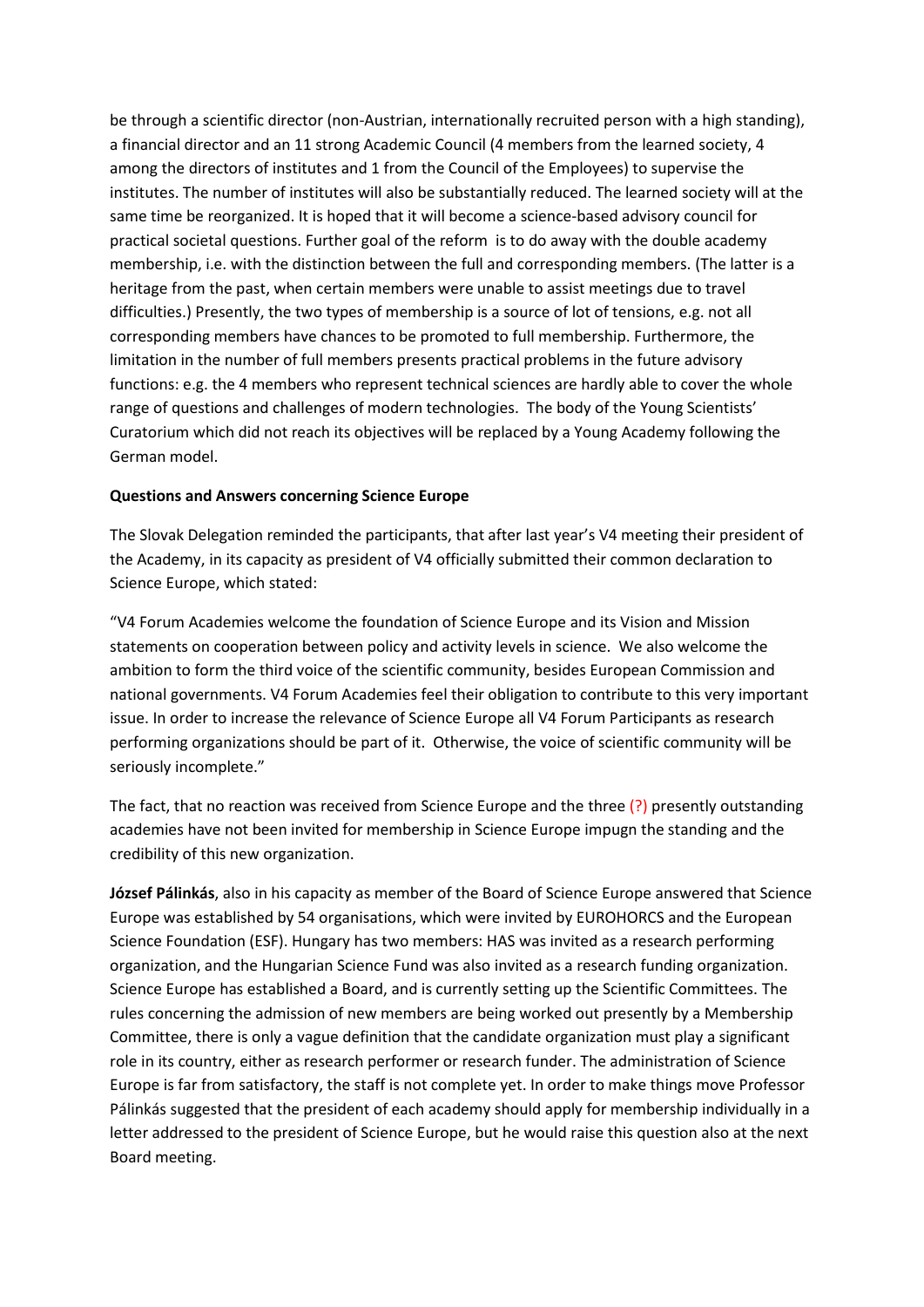Participants expressed their concerns that delays in the admission procedure might jeopardize their potential membership in the scientific committees. The financial aspects of membership are also unclear. However, there is also some concern of principle about the role of the new organization to give a common single voice to science in Europe, which was doubted among others by the General Director of DG Research and Innovation recently.

**President Pálinkás** agreed to this, a single voice in science should not be an objective. He was not present at the discussions resulting in the birth of Science Europe, only at the formal foundation meeting; and he sees the role of the organization in interest representation of science performers and funders, which may exert some pressure in certain matters to the European policy makers. It should be born in mind however, that the weight of the academies of our region may not be too important compared to big organisations like CNRS, DFG or MPG.

**Gergely Bőhm**, head of the International Secretariat promised to share with the participants documents of the Governing board and the General Assembly concerning the membership requirements in Science Europe.

*\_\_\_\_(chairing of the meeting taken over by Miklós Maróth, Vice President)\_\_\_*

**President Pastorek** (SAV) gave additionally a brief information on the current status of the Slovak Academy of Sciences. The Academy is on the way of transformation from a budgetary institute towards a public body, the concept of which was presented to Parliament, the law will pass probably next year. This will require the change of structure of the whole Academy, similarly to the other academies presented during the day. Fortunately, the decrease of the budget of the Academy stopped, and began to increase. Presently the running costs are over 60 Mn € /yr for 1800 researchers. The Academy dominates the national research landscape by achieving more than 40 % of the results, but without the same proportion of funding. Science generally is not sufficiently supported from the state budget, but the main problem is the shortage in competitive funding for science. The amount of funding for R&D from the Structural Funds is 10 times higher than that of the budget of the Research Funding Agency, a serious imbalance. The new programming period for the Structural Funds is under preparation in all countries now, with increased funding for R&D and science. This will be a source of serious tensions. The Academy is performing 40 % of the research and about 80 % of the research institutes are in the capital. In the present programming period the amount for R&D was 1.2 Bn €, one third was dedicated to the capital, two third to the rest of the country. The problem is what will be distribution of the Structural Funds within the country in the new programming period, if the Bratislava region is not going to be eligible for funding. The same applies to all other V4 countries. It is true that the regions of the capitals are richer, but R&D is not financed from regional resources. The General Director of DG Research and Innovation is aware of the problem, present also in other countries like Greece and Slovenia and he suggested that academies jointly exercise pressure on Brussels to have an exception from the rule. It would be useful to know the opinion of academies present on this question, because all academies depend significantly from European funding and there is still some time to negotiate. There is little chance to change Horizon 2020 now which is close to finalisation. On a longer term, however, Europe needs big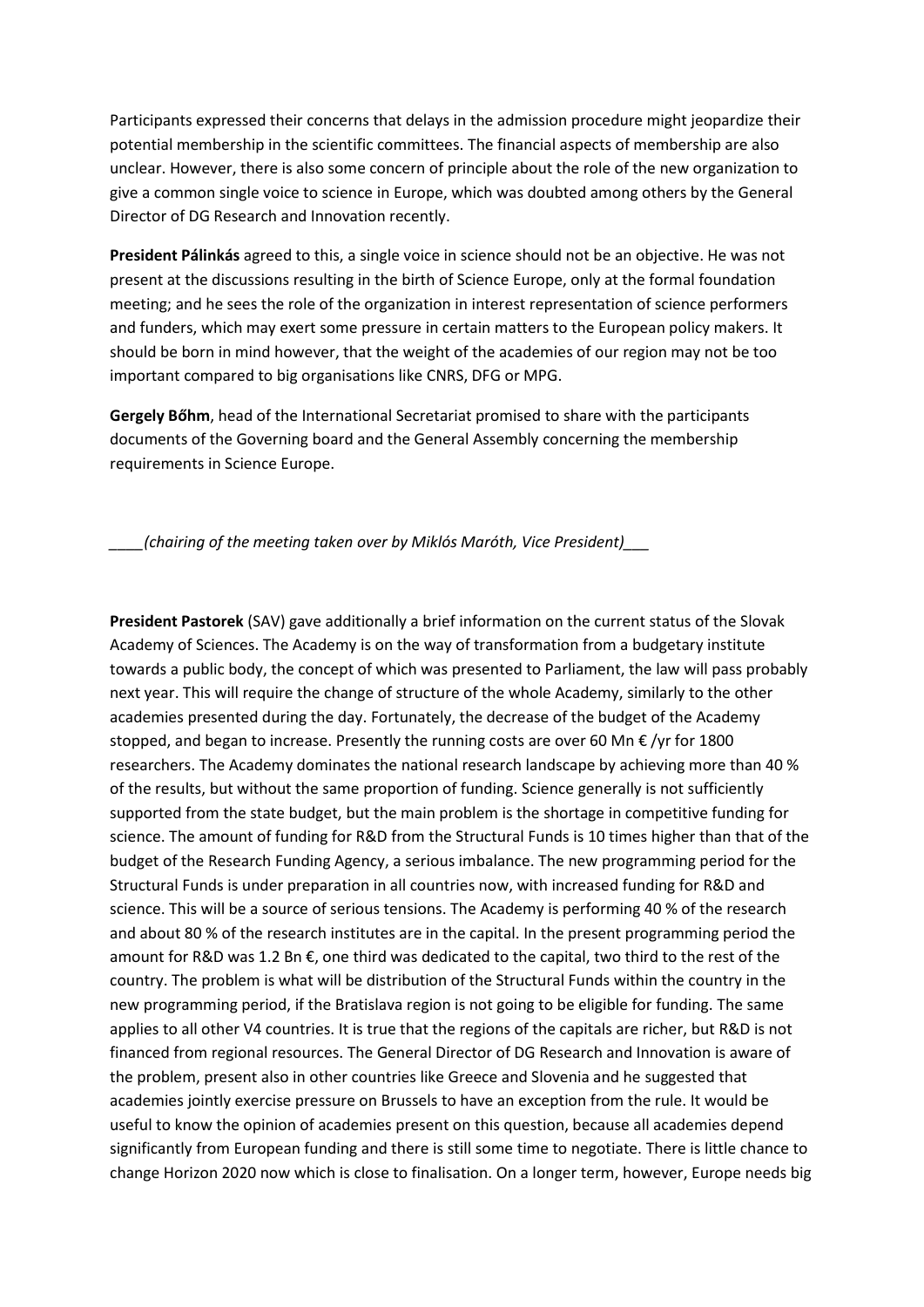funding centres for all important branches of science, similarly to the NIH in the USA, and not only occasional calls for proposals, and the reorganization of the whole granting system of science support if we want to reach the USA or Japan.

## **Session 2**

## **Horizon 2020 and European funding for research**

**László Szarka** (Head of Department at HAS) in his lecture on EU R&D programmes, FP6 and FP7 results and H2020 expectations gave a fact-based realistic picture on the situation of V4 countries within the European Research Area. He warned that differences in science were even increasing due to the different initial conditions and due to our own mistakes since the accession. In terms of funding from FP6 the ranking of V4 countries expressed in the funds received per capita is very low, and the situation has not improved significantly in FP7, either. Success rates in applications are not much worse than the EU average, however, in requested support they are clearly inferior. Horizon 2020 presents opportunities and threats and challenges at the same time. Some results for lobbying for more equal conditions are already tangible after the Competitiveness Council of October 2012: a flat rate for indirect costs, a bonus + scheme for participating researchers, and revised countryspecific correction factors for Marie-Curie fellowships.. He then passed to the problem of Open Access and the increasing price of subscription to scientific journals: a common problem which could be best solved by joint actions of all participating academies by establishing a common strategy in transition to OA. In conclusion, he urged the creation of closer contacts among administrative heads of research networks within the V4 academic community to treat common issues more efficiently.

**Prof. Jezova** (Vice President, SAS): has been member of the Board of ALLEA since last spring and was elected Vice President. She is representing the research performing academies. The goal of ALLEA in the present situation is not to divide the European research landscape and not to compete with other academic organizations, but to go together with them. EASAC and ALLEA are closely cooperating and are intertwined; both are represented in the other organization. There was a meeting of the presidency of ALLEA recently in Bratislava where the following decisions were taken:

- The General Assembly of ALLEA will take place in April 2013. The key scientific topic of the General Assembly will be the European Education Area
- Publish a series of books on Europe. The first two volumes will be on economic views on Europe and Europe of the Regions. The editors of these volumes have already been selected, delegation of experts by the academies will be appreciated. Also, topics for further volumes will be welcome from the participants.
- The Allea Board is likely to be invited to meet in Bulgaria soon. In February 2013 the Board will meet in Budapest, at the Hungarian Academy of Sciences.

**Prof. Nekvasil** (ASCR): The preparations of the Czech Academy for Horizon 2020 were made in close collaboration with the Ministry of Education, a working group was set up to formulate the national position, also concerning the rules of participation. The 25% overhead corresponded to their original position, although some institutes prefer the full cost model. In the present state of Horizon 2020 negotiations most things are close to finalization and Member States and academies have little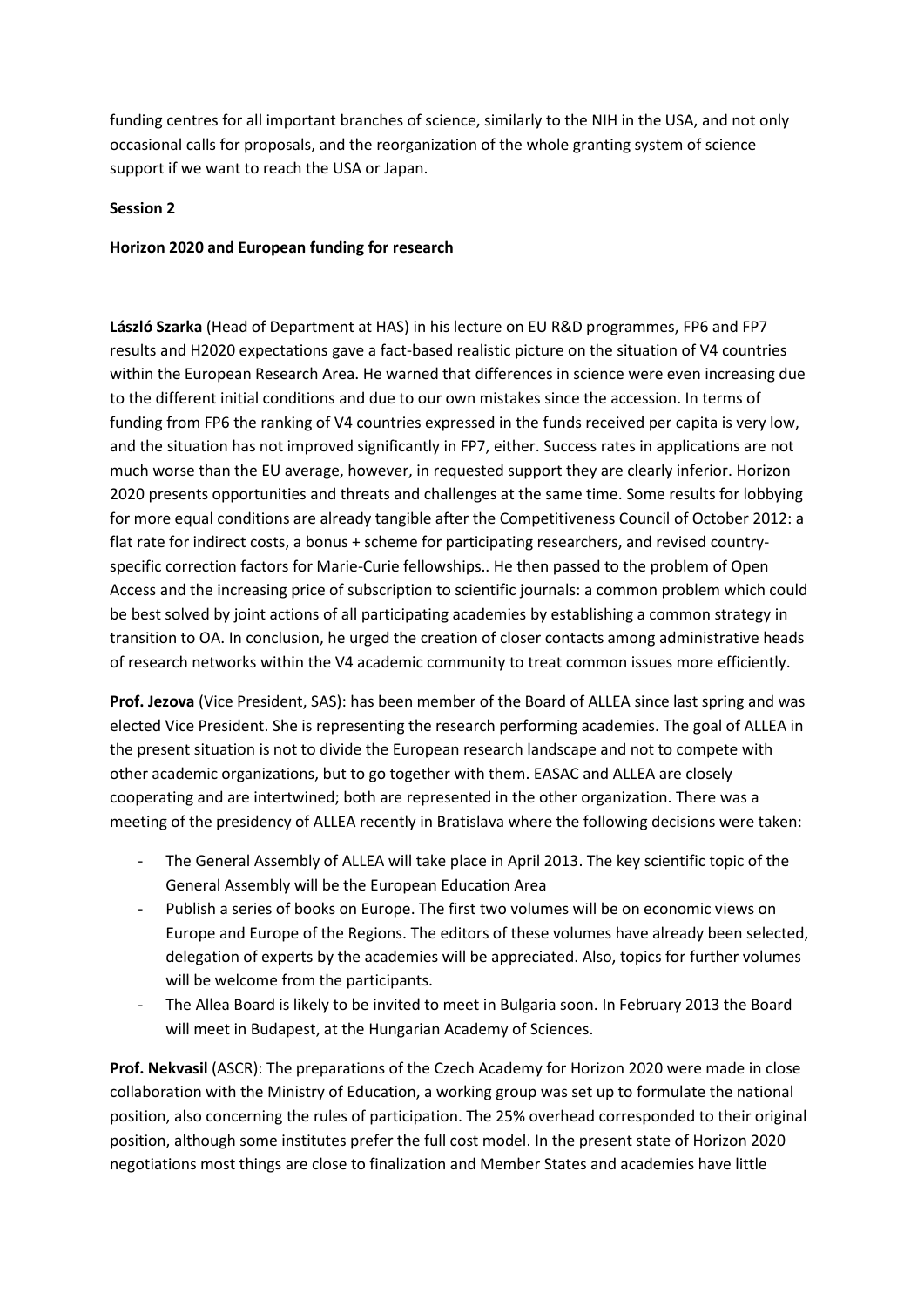influence on the outcome, but it is already timely to make preparations for projects to be submitted. A consultation on this topic was made with the Slovak Academy of Sciences, and possibilities of launching common projects in social sciences and humanities were discussed.

Negotiations with Brussels should now focus on the use of structural funds. Member states have actually more influence on cohesion policy and thereby on structural funds than on Horizon 2020. Each member state has to negotiate one by one with Brussels to find the best ways of using the future funds. The Czech Republic is often presented as a good example for creating research infrastructures from structural funds. It is true that relatively more money was dedicated to research, but creating new infrastructures created new problems as well which could not be detailed. Therefore the Academy together with the Ministry is carefully trying to influence the national program of reforms which is the basis of future operation programmes. The basic starting points are the following: total public support for R&D should at least be 1 % of GDP, Prague, the capital is a natural centre of research, and it should be able to receive increased funding for research. The third issue is against the present rules: running the newly established infrastructures sustainably is a major problem, which is impossible without financing from future structural funds. If the fresh money is used to build new infrastructures, the ones established in the previous programming period may go bankrupt. The aim is to get some positive move in this direction, which is a difficult task given e.g. the unclear and contradictory views and roles of DGs during the negotiations.

**Vice President Gorski** (PAN) informed the participants about an open letter to European leaders signed by 42 Nobel Prize winners and five Fields Medal laureates which appeared in Financial Times on 23 October. The signatories ask what will be the role of science in Europe's future and urge heads of state and government to protect research and innovation spending in the 2014-2020 EU budget. The European Commission's official budget proposal for R&D is nearly €80 billion, but there have been fears that the sum could be slashed by as much as €10-15 billion at the upcoming EU summit on 22-23 November. According to the scientists, this would cause irretrievable damage. Prof. Gorski proposed to consider to join this declaration of protest.

The situation is already serious in Poland: there are already excellent research new campuses and infrastructures all over the country, but without resources for operation and for conducting research. Polish research funding has been cut already, so if the European research funding is also cut, these will deteriorate, and it is rightful to ask why so much money was invested for building them. Moreover, Polish researchers have too few incentives and motivation for applications.

**Prof Maróth** asked the opinion of the participants on joining or not joining the above mentioned "protest"declaration.

# Open discussion

**Prof. Nekvasil** (ASCR): It is necessary to differentiate between the two essential resources for R&D funding: the framework programmes, where our region is not performing very well, and the structural funds, which is much more under the control of national authorities. Investments so far from the structural funds have not all been wise and sustainable. Our objectives must be to negotiate more flexible rules of using structural funds or adapt the rules for our national necessities. It is not proposed to join the protesting open letter, since even the most serious budget cuts proposed at the level of overall budget (3-5 %) are not really significant.